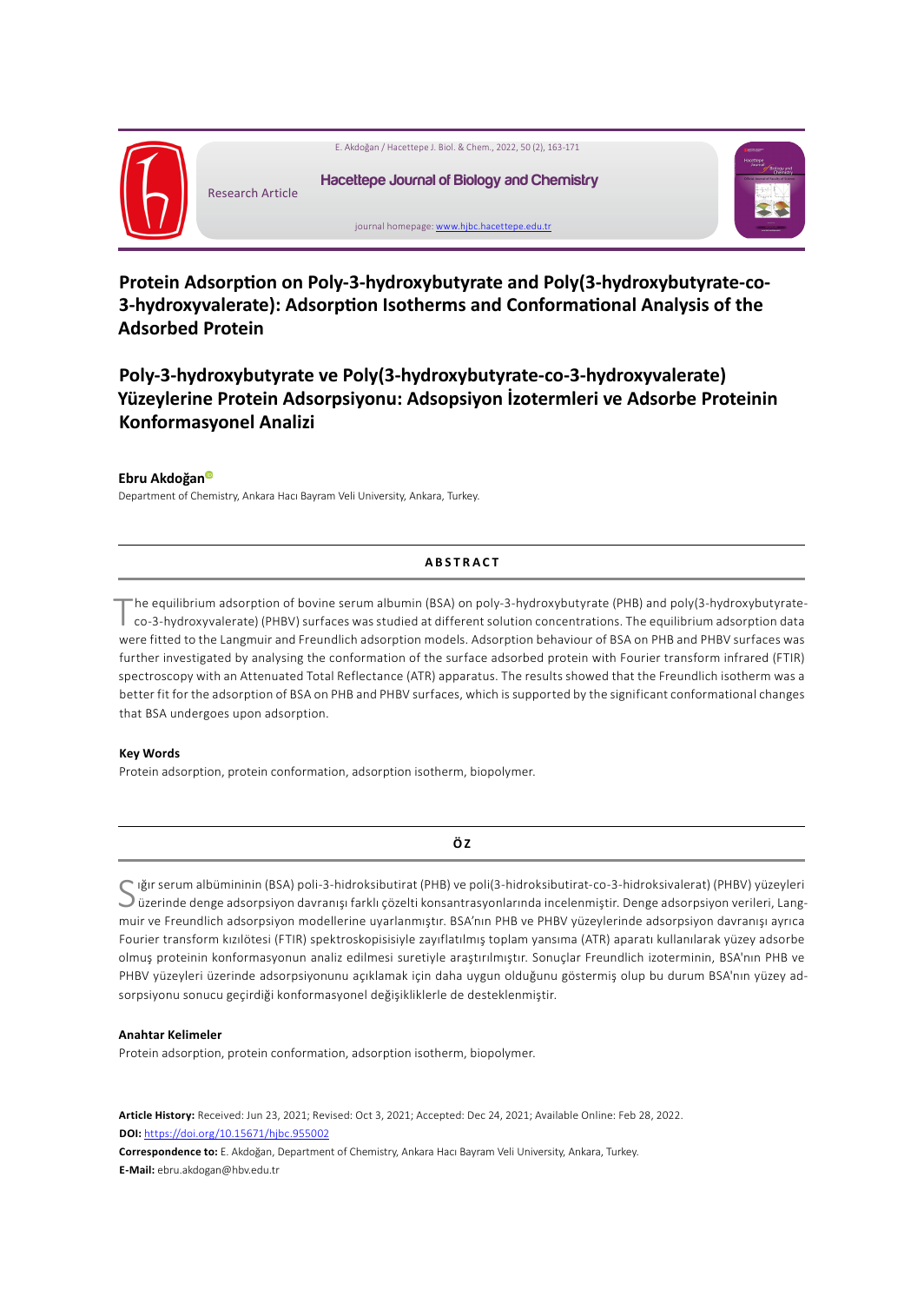# **INTRODUCTION**

Due to its strong influence on the interaction of cells with surfaces, the investigation of protein adsorption onto biomaterial surfaces is of great interest to researchers in this field. Especially, the conformational changes in the surface adsorbed proteins can be an important driving force for further adsorption [1, 2]. The type and amount of the proteins present on the surfaces affect cell adhesion, and their orientation is crucial for exposing binding sites specific to the receptors on cell membranes [3]. Accordingly, efforts have been focused on controlling and understanding the adsorption of proteins onto various surfaces. For this purpose, the adsorption kinetics, adsorption isotherms, and the conformational changes on the secondary structure of proteins that are adsorbed to the surfaces are commonly investigated [4].

Polyhydroxybutyrate (PHB) and poly(3-hydroxybutyrateco-3-hydroxyvalerate) (PHBV) are natural biopolymers of bacterial origin [5]. PHB and PHBV are polyesters and thermoplastics with linear aliphatic hydrocarbon backbones. PHB has a high degree of crystallinity which is reduced for its co-polymer PHBV. Their biodegradability and biocompatibility make them attractive for use as biomaterials and scaffolds [6-8]. Several studies reported the amount of protein adsorbed onto various polyhydroxyalkanoates (PHAs) such as PHB and PHBV from different origins or PHA derivatives such as PHB-PEG [5, 8-11]. These studies usually correlated the amount of protein adsorption with the surface hydrophilicity, surface free energy or crystallinity of the polymers [5, 6, 8-10]. In this study, the adsorption behaviour of bovine serum albumin (BSA) to PHB and PHBV surfaces in terms of adsorption isotherms and the conformational changes of BSA upon adsorption is reported for the first time. BSA was chosen as the model protein because it can easily undergo conformational changes upon adsorption.

## **MATERIALS and METHODS**

# **Surface wettability and surface free energy**

PHB sheets (BU393201, GoodFellow, UK) and PHBV films (PHB92/PHV8, BV301010 GoodFellow, UK) were cut into 1x1 cm pieces and were cleaned for 5 min sequentially in acetone, ethanol and deionised water using an ultrasonic water bath (Isolab, Germany). The water contact angle (WCA) of the biopolymers were determined by

the sessile drop method using an optical tensiometer (Attension Theta, Biolin Scientific, Sweden). The surface free energy of the samples was calculated by using the Contact Angle (CA) values of deionised water and diiodomethane with the Owens, Wendt, Rabel and Kaelble (OWRK) model. At least 3 measurements at different points on each surface were taken.

### **Protein adsorption**

Cleaned samples were placed in BSA (Serva, Germany) solutions having different concentrations (0.25; 0.50; 0.75; 1.0; 1.5 and 2.0 mg/mL) in a pH 7.4 PBS solution. Samples were incubated with slow shaking at 60 rpm (Mikrotest, Turkey) at 37 °C for 24 h. BSA adsorbed on the surfaces was recovered by placing the samples in 1 % aqueous sodium dodecyl sulfate (SDS; Sigma Aldrich, Germany) solution for 6 h, then by sonication for 5 min. The protein concentration in the SDS solution was determined by the bicinchoninic acid (BCA) method using a micro BCA protein assay kit (Thermo, USA) following the instructions on the kit's manual. The absorbance at 562 nm was measured using BioDrop µLITE+ spectrophotometer (BioDrop, UK). Adsorption experiments were performed in 3 replicates.

# **FTIR-ATR and protein conformation**

Fourier transform infrared (FTIR) spectroscopy was used to determine the functional groups on PHB and PHBV surfaces and analyse the surface adsorbed BSA's conformation. Thermo Fisher Nicolet is50 FTIR spectrophotometer equipped with a diamond crystal and an Attenuated Total Reflectance (ATR) apparatus was used to collect the spectra of pristine and BSA adsorbed sample surfaces. For each sample, 512 scans were performed with a resolution of 4 cm<sup>-1</sup>. The spectra of BSA adsorbed surfaces were further processed by subtracting the pristine sample's spectrum from that of the BSA adsorbed samples. Second derivative and curve fitting procedures were performed as described elsewhere [2]. For the fitting procedure the baseline of the amide I band was first treated to give a linear baseline between 1700 and 1500 cm−1. Fitting was performed assuming Gaussian band profiles and the peak positions were let to be varied during the fitting procedure [2].

# **RESULTS and DISCUSSION**

### **Contact angle and SFE**

With a WCA of  $80.68^{\circ}$  ± 5.24° the PHB surface was slightly more hydrophobic than the PHBV surface which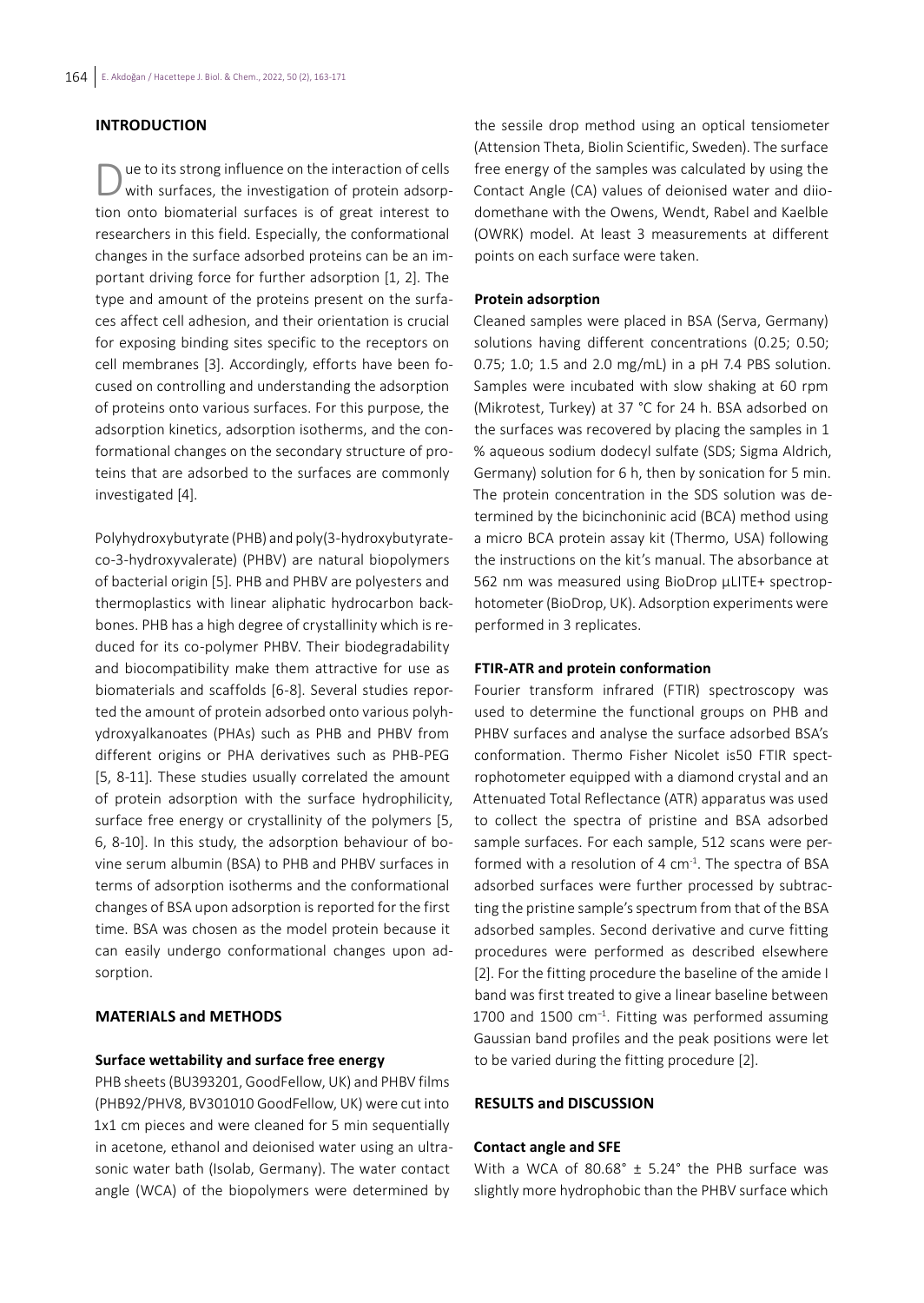had a WCA of 70.55° ± 7.89°. The SFE of PHBV was 37.12 mN/m with a dispersive component of 34.62 mN/m and a polar component of 2.50 mN/m. The SFE of PHBV was calculated as 44.40 mN/m with a dispersive component of 38.14 mN/m and a polar component of 6.26 mN/m. Bonartsev et al. reported a WCA of 70.5° ± 3.5° and 75.3° ± 6.1° for the smooth and rough PHB surface, and a WCA of  $70.2^\circ \pm 2.1^\circ$  and  $77.7^\circ \pm 2.6^\circ$  for the smooth and rough PHBV surface respectively [3]. The total SFE of PHB was 41.1 mN/m, and the polar and dispersive components of the SFE were 11.3 mN/m and 29.8 mN/m, respectively. The total SFE of PHBV was close to the SFE of PHB (45.2 mN/m) but had a lower value of the dispersive (17.7 mN/m) component and a higher polar component (27.5 mN/m). Domínguez-Díaz reported a WCA of 72° for the PHB film [12]. Although the WCAs and the SFEs of the biopolymers were close to the ones reported in the literature the polar and dispersive components were significantly different. This might be due to the different sources of the polymers as well as the different polymer processing and the additives present in the PHB and PHBV used in this study.

### **Adsorption isotherms**

The Langmuir and Freundlich isotherm equations have been employed to investigate the adsorption behaviour of BSA on PHB and PHBV surfaces.

## **Langmuir isotherm**

According to the Langmuir isotherm theory, the adsorbate covers the surface of a homogeneous substrate in a monolayer. Therefore, saturation is reached at equilibrium where no more adsorption/desorption occurs [13]. The equation for the Langmuir isotherm can be expressed as;

$$
q_e = \frac{q_m K C_e}{1 + K C_e}
$$

and,

$$
\frac{C_e}{q_e} = \frac{1}{q_m K_m} + \frac{1}{q_m} C_e
$$

Where, C<sub>e</sub> is the equilibrium concentration of the adsorbate in the solution (mg/mL), q<sub>e</sub> is the equilibrium amount of the adsorbate on the adsorbent (mg/ $cm<sup>2</sup>$ ), K is Langmuir's equilibrium constant which indicates to the strength of interaction between the adsorbate

and adsorbent, and  $q_m$  is the maximum amount of the adsorbate on the surface which reflects the adsorption capacity. When  $\mathsf{C}_{_{\mathrm{e}}}$  is plotted vs  $\mathsf{q}_{_{\mathrm{e}}}$ , the values of K and q<sub>m</sub> can be calculated from the intercept and slope, respectively.

### **Freundlich isotherm**

Freundlich isotherm theory is used to calculate the equilibrium adsorption constant assuming that the concentration of adsorbate on the adsorbent surface increases with the increasing concentration of the adsorbent [14]. This method can be applied to heterogeneous surfaces but over a limited range of concentration [15]. Freundlich isotherm equation can be expressed as;

$$
q_e = K_{\scriptscriptstyle F} C_{\scriptscriptstyle e}^{\scriptscriptstyle 1/n}
$$

or,

$$
\ln q_e = \ln K_F + \frac{1}{n} \ln C_e
$$

Where, K is a constant reflecting the measure of adsorption capacity related to the bonding energy and the n is a constant indicating the measure of adsorption intensity or surface heterogeneity. The value of 1/n can range between 0-1 and as its value approaches 0 it indicates a more pronounced heterogeneity [1, 16]. From the graph of lnq<sub>e</sub> vs lnC<sub>e</sub> the values of K<sub>F</sub> and n can be calculated.

The adsorption isotherm of BSA on the PHB and PHBV surfaces are given in Figure 1. Based on correlation coefficient values  $(R^2)$ , for BSA adsorbed on the PHB surface, a higher correlation fit for Freundlich isotherm (R2 =0.99) than for Langmuir isotherm was calculated (Figure 2). Still, the  $R^2$  of 0.93 for the Langmuir isotherm can be considered significant. The  $R<sup>2</sup>$  values of both Langmuir and Freundlich isotherm fits were calculated as 0.99 for BSA adsorbed on the PHBV surface. These results are further discussed in the light of the findings form the conformational analysis in the following section.

According to the Langmuir isotherm fit, the maximum amount of BSA adsorbed on the PHB and PHBV surfaces at full saturation were 0.022 mg/cm<sup>2</sup> and 0.0012 mg/cm<sup>2</sup>, respectively (Table 1). The n parameter of Freundlich's isotherms is a representative of the ave-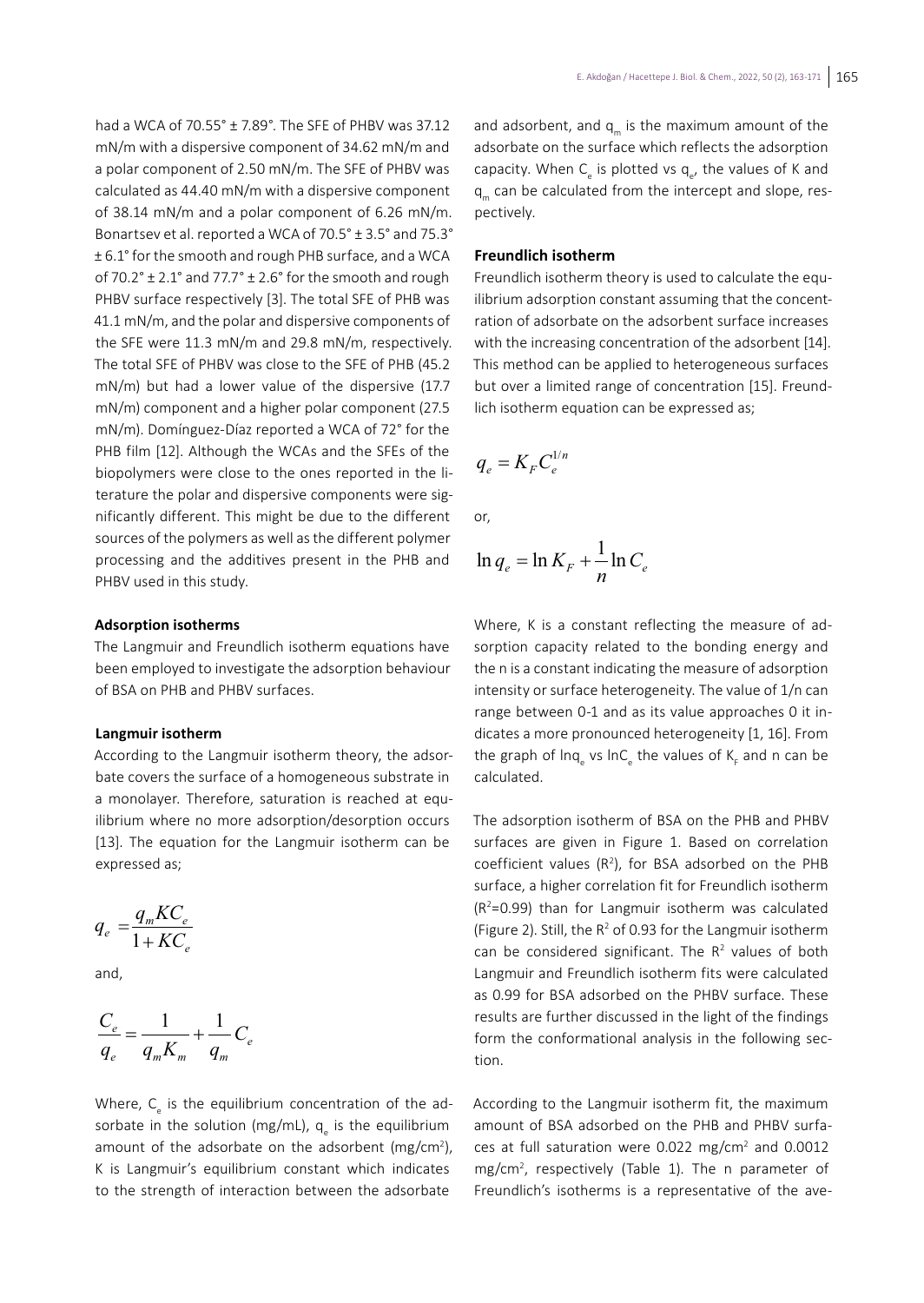



Figure 1. The adsorption isotherms of BSA on a) PHB and b) PHBV.

rage energy of adsorption where a lower value indicates a higher the affinity between the surface and adsorbate [16] and was calculated as 1.8 and 2.7 for the BSA adsorbed on PHB and PHBV surfaces, respectively. The n parameter is markedly lower for the PHB surface, indicating a higher affinity of BSA to the PHB surface. This result is consistent with the maximum amount of surface adsorbed BSA being higher for PHB than PHBV. The amount of protein adsorption on PHB and PHBV surfaces are previously reported in the literature. For example, Bonartsev *et al*. reported BSA adsorption on 3D porous PHB scaffold surface as  $2.9 \pm 0.1$ μg BSA/ mg polymer [4]. In another study, Bonartsev *et al.* calculated the amount of protein adsorbed from Dulbecco's Modified Eagle Medium (DMEM) containing 10% (v/v) fetal bovine serum (FBS) to be around 80 μg/cm2 for both PHB and PHBV and didn't seem to be affected by the components of SFE [5]. Lee *et al.* reported that the BSA adsorption was almost identical onto poly(3-[R]-hydroxybutyrate) ([R]-PHB), poly(3-[R] hydroxybutyrate-co-3-[R]-hydroxyvalerate) ([R]-PHB/ HV), (racemic) poly(3-[RS]-hydroxybutyrate) ([RS]-PHB). The amount of adsorbed BSA was close to  $1 \mu$ g/cm<sup>2</sup> for [R]-PHB and [RS]-PHB while it was lower than 1  $\mu$ g/cm<sup>2</sup> for [R]-PHB/HV [8]. The WCA of all PHB derivatives were around 70°. Rouxhet *et al*. reported the HSA adsorption on PHBV surface incubated in 1 mg/mL HSA solution to be less than  $1 \mu$ g/cm<sup>2</sup> [10]. The PHB and PHBV used in this study were produced by the authors using *Azotobacter chroococcum* and shaped into films using the solvent casting method. Zheng *et al*. reported the protein adsorption form DMEM containing 10% (v/v) FBS to be around 100 μg/cm<sup>2</sup> for both the PHB with a receding WCA of 53.4° ± 1.3° [11]. However, none of these studi-

es investigated the adsorption isotherm of BSA on PHB and PHBV surfaces.

### **BSA conformation**

The FTIR-ATR spectra of PHB and PHBV are given in Figure 3. For both biopolymers, the strong band at around 1720  $cm<sup>-1</sup>$  is characteristic of the carbonyl groups. The bands between 2800-3000 cm<sup>-1</sup> are attributed to the asymmetric and symmetric stretching of CH<sub>3</sub> and antisymmetric stretching of CH<sub>2</sub> while the band at around 1380  $cm^{-1}$  is attributed to the symmetric wagging of CH<sub>3</sub> groups. The bands in the region between 600-1500  $cm<sup>-1</sup>$ are associated with the ether groups and the CH<sub>3</sub> and CH groups on polyhydroxyalkanoates [17].

The conformational changes of BSA adsorbed on the PHB and PHBV surfaces were evaluated using the difference spectra of BSA adsorbed and pristine sample surfaces. For this purpose, the amide I/II intensity ratios and the components of the amide I band were considered (Figure 4). The amide I/II intensities for BSA adsorbed on PHB and PHBV surfaces were 1.95 and 2.45, respectively. The amide I/II ratio of BSA measured using KBr disks, and ATR were previously reported as 1.1 and 1.24 by Ishida *et al*. [18] and 1.6 and 1.76 by Lenk *et al*. [19]. The experimental methods used by these authors differed in temperature and incubation time, which strongly affected the protein's secondary structure, resulting in different amide I/II ratios. The amide I/II ratio of BSA adsorbed on both PHB and PHBV was higher than the amide I/II ratios reported for BSA measured using KBr disks indicating that the conformational change in the surface adsorbed BSA was significant for both surfaces. In addition, the amide I/II ratio of BSA adsorbed on the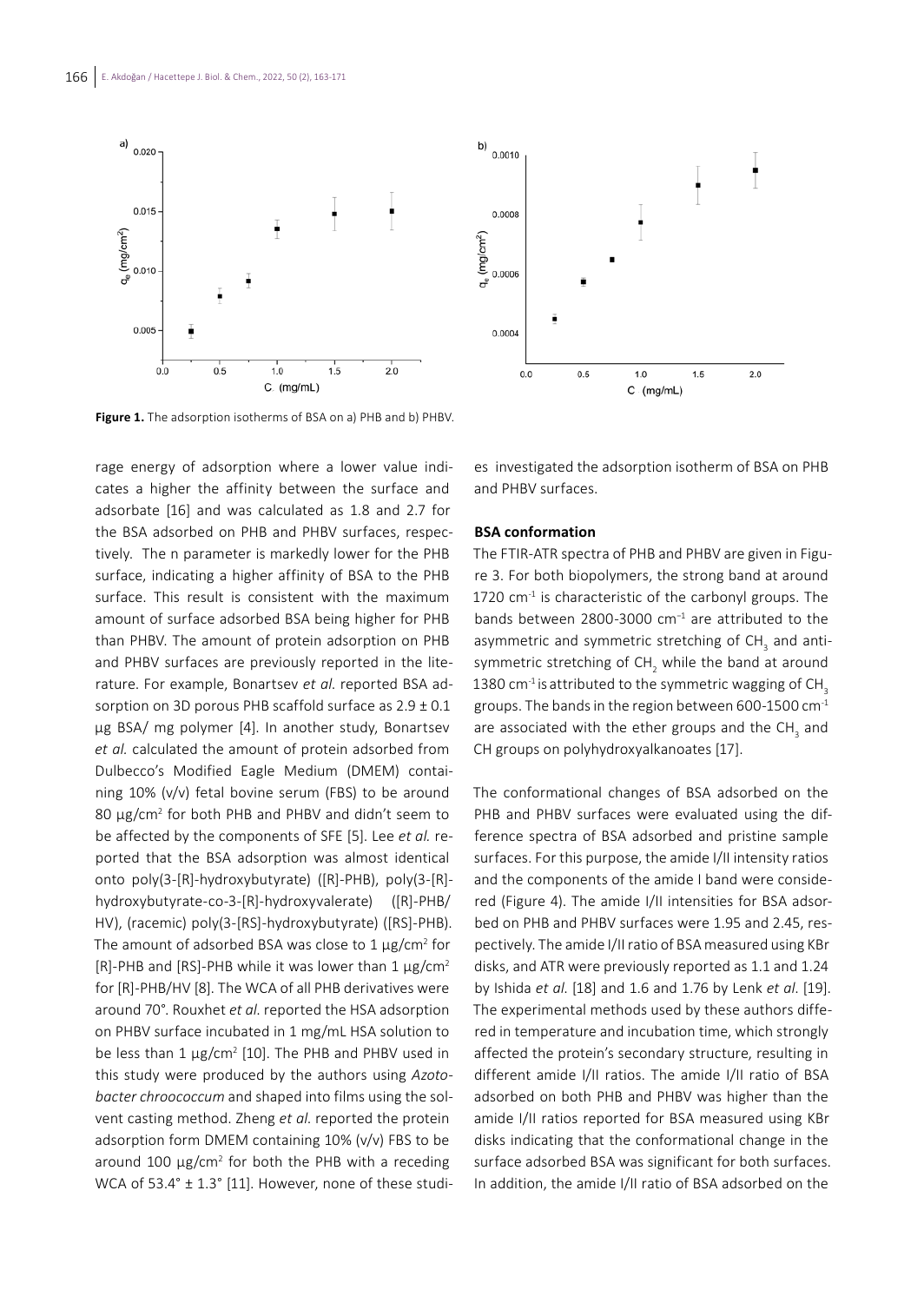

**Figure 2.** a) Langmuir and b) Freundlich fitting curves of BSA adsorption on PHB and c) Langmuir and d) Freundlich fitting curves of BSA adsorption on PHBV.



**Figure 3.** FTIR-ATR spectra of a) PHB and b) PHBV. BSA adsorption on PHBV.

| Material |       | Langmuir parameters      |         | Freundlich parameters |         |     |      |
|----------|-------|--------------------------|---------|-----------------------|---------|-----|------|
|          | $R^2$ | qm (mg/cm <sup>2</sup> ) | K(L/mg) | R <sub>2</sub>        |         |     | 1/n  |
| PHB      | 0.93  | 0.022                    | 0.0013  | 0.99                  | 0.012   | 1.8 | 0.56 |
| PHBV     | 0.99  | 0.0012                   | 0.0021  | 0.99                  | 0.00076 |     | 0.37 |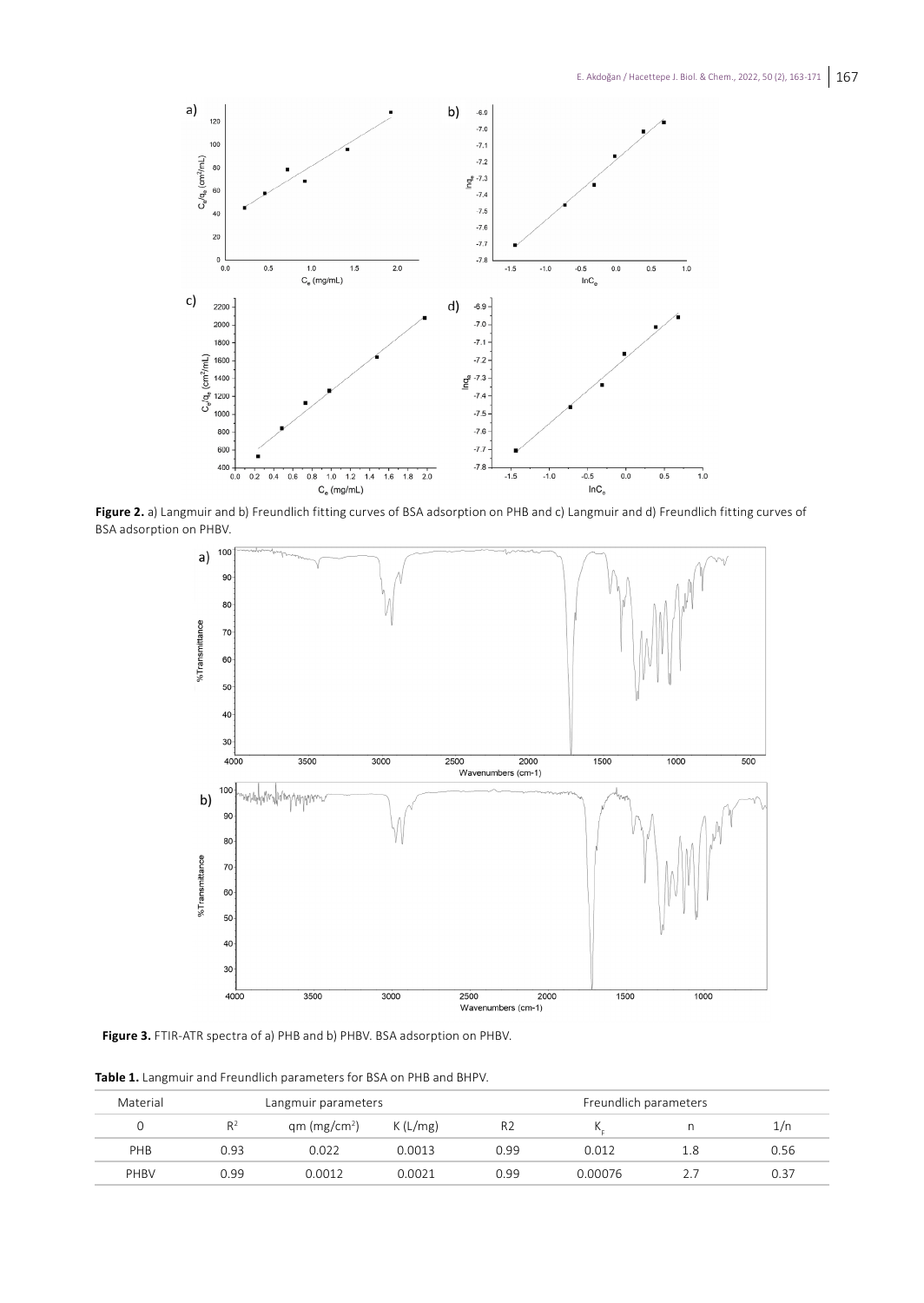

Figure 4. Amide-I and II bands of BSA adsorbed on a) PHB and b) PHBV.



**Figure 5.** Deconvolution of the amide-I band of BSA on a) PHB and b) PHBV.

PHBV surface indicates a more severe change in the secondary structure of the protein. The amide I/II ratio tends to decrease with denaturation and increase with the ordered structures, helices and β-sheets [20].

Amide I/II ratio was further investigated in light of the amide I band (Figure 5). The amide I band consists of several overlapping component bands, such as α-helix, '3-turn' helix, β-structures and random structures. When the effective absorptivity of each component is assumed to be equal, their relative amounts can be determined using curve fitting [21, 22]. In this report, the bands observed at 1695–1670 cm−1 and 1643–1610 cm−1 were assigned to the β-structures (intermolecular and

intramolecular), 1666–1659 cm−1 to '3-turn' helix, 1657– 1648 cm<sup>-1</sup> to α-helix and 1644–1640 cm<sup>-1</sup> to random coil [11]. The α-helix content of BSA in its native form is reported to be between 50%-68%, and the amount of β-structures comprises a relatively small portion of its secondary structure (16%-22%) [18, 19, 22].

BSA, a globular protein with an average molecular of 66 kDa, have a secondary structure consisting of ~ 54% α-helix and ̴ 40% β-structure [23]. Since BSA is a soft protein it can easily change its structure and conformation upon surface adsorption. Surface adsorbed BSA can undergo structural changes and denaturation to optimise its interactions with the surface and the so-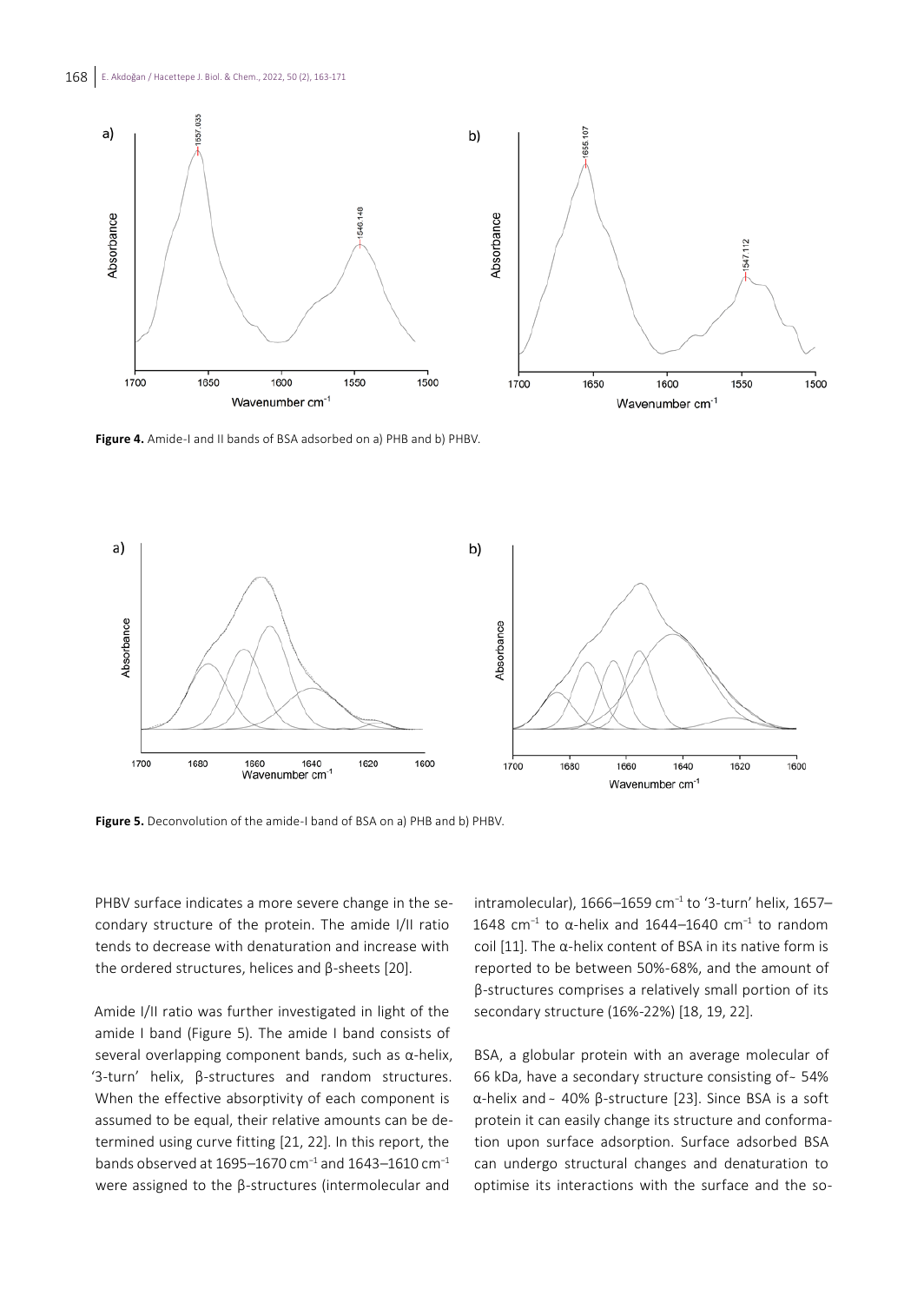|                             | <b>BSA on PHB</b> |                        | <b>BSA on PHBV</b>                           |          |                        |     |  |  |
|-----------------------------|-------------------|------------------------|----------------------------------------------|----------|------------------------|-----|--|--|
| Gaussian centre<br>$(cm-1)$ | Area (%)          | Secondary<br>structure | Gaussian centre<br>$\text{(cm}^{-1}\text{)}$ | Area (%) | Secondary<br>structure | 1/n |  |  |
| 1611                        | 1.2               | β-structure            | 1622                                         | 3.6      | β-structure            |     |  |  |
| 1629                        | 0.1               | β-structure            | 1643                                         | 46.9     | β-structure            |     |  |  |
| 1640                        | 18.9              | β-structure            | 1655                                         | 15.6     | $\alpha$ -helix        |     |  |  |
| 1655                        | 33.0              | $\alpha$ -helix        | 1665                                         | 12.1     | 3-turn helix           |     |  |  |
| 1664                        | 25.0              | 3-turn helix           | 1674                                         | 13.5     | β-structure            |     |  |  |
| 1676                        | 21.8              | β-structure            | 1684                                         | 8.3      | β-structure            |     |  |  |

**Table 2.** Langmuir and Freundlich parameters for BSA on PHB and BHPV.

lution. Upon adsorption, BSA usually loses its α-helical content while its random coil and β-structure content increases. For hydrophilic surfaces, the loss of α-helical content can reach up to 50%. Usually, the amount of surface BSA adsorbed is higher for hydrophobic surfaces than for hydrophilic surfaces, and BSA molecules interact trough  $-$ CH<sub>3</sub> groups with hydrophobic surfaces and trough –COOH groups with hydrophilic surfaces [23]. The components of the amide I band of BSA that is adsorbed on PHB and PHBV surfaces are given in Table 2. BSA adsorbed onto PHB surface had an α-helix content of 33.0% and β-structure content of 42.0%, and BSA adsorbed onto PHVB surface had an α-helix content of 15.6% and β-structure content of 72.3%. These findings are consistent with the amide I/II ratios showing that BSA adsorbed onto the PHBV surface had undergone a more extensive conformational change. The drastic increase in the β-structure of BSA adsorbed on PHBV surface might be due to the aggregation of BSA upon its interaction with the surface [20]. However, the amount of BSA adsorbed on the PHBV surface is lower than the amount adsorbed on PHB. This result might be due to BSA aggregation being more predominant than BSA adsorption on the PHBV surface [20].

The BSA adsorption on the PHB fits the Freundlich isotherm better than the Langmuir isotherm based on the  $R<sup>2</sup>$  values obtained from the fitting. Still, the  $R<sup>2</sup>$  value for Langmuir fitting is also significant. And for BSA adsorbed on PHBV the R<sup>2</sup> values for the Langmuir and Freundlich isotherms are the same (0.99). The seemingly good fit of the Langmuir isotherm phenomenon is explained in detail in a paper by Latour and can be summarised as follows [4]. The shape of the protein adsorption isotherms frequently appears to fit the Langmuir isotherm without satisfying the conditions required for a Langmuir adsorption process. Conditions required for a Langmuir adsorption process are; the adsorption represents a dynamic reversible process where all the adsorption sites can be considered equivalent, independent and distinguishable from each other; one solute molecule is bound by one adsorption site; the adsorbed solutes don't interact with each to affect their adsorption behaviour. However, proteins can actually undergo conformational changes upon surface adsorption that can induce spreading, reorientation on the surface, clustering, and aggregation as a function of concentration [7], resulting in a Langmuir-shaped isotherm without satisfying the requirements of a Langmuir adsorption process [4]. Generally, for protein adsorption, the change in the surface adsorbed protein's conformation causes a difference in adsorption sites' size and energy at different solution concentrations, and protein aggregation can occur, which may cause multilayer adsorption. These phenomena violate the conditions necessary for assuming a Langmuir type adsorption [4]. As a result, the adsorption isotherm might resemble a Langmuir type isotherm. However, the points in the isotherm represent the saturation of the surface due to the irreversible adsorption with differing degrees of protein spreading, orientation, and packing arrangements instead of sub-monolayer equilibrium adsorption with a coverage building monolayer with the increasing solution concentration [4]. When the drastic changes of the surface adsorbed BSA's conformation on PHB and PHBV are considered in the light of the characteristics of protein adsorption described by Latour, it can be concluded that the Freundlich isotherm would be more suitable for describing the protein adsorption. The Freundlich isotherm, on the other hand, can be used to fit various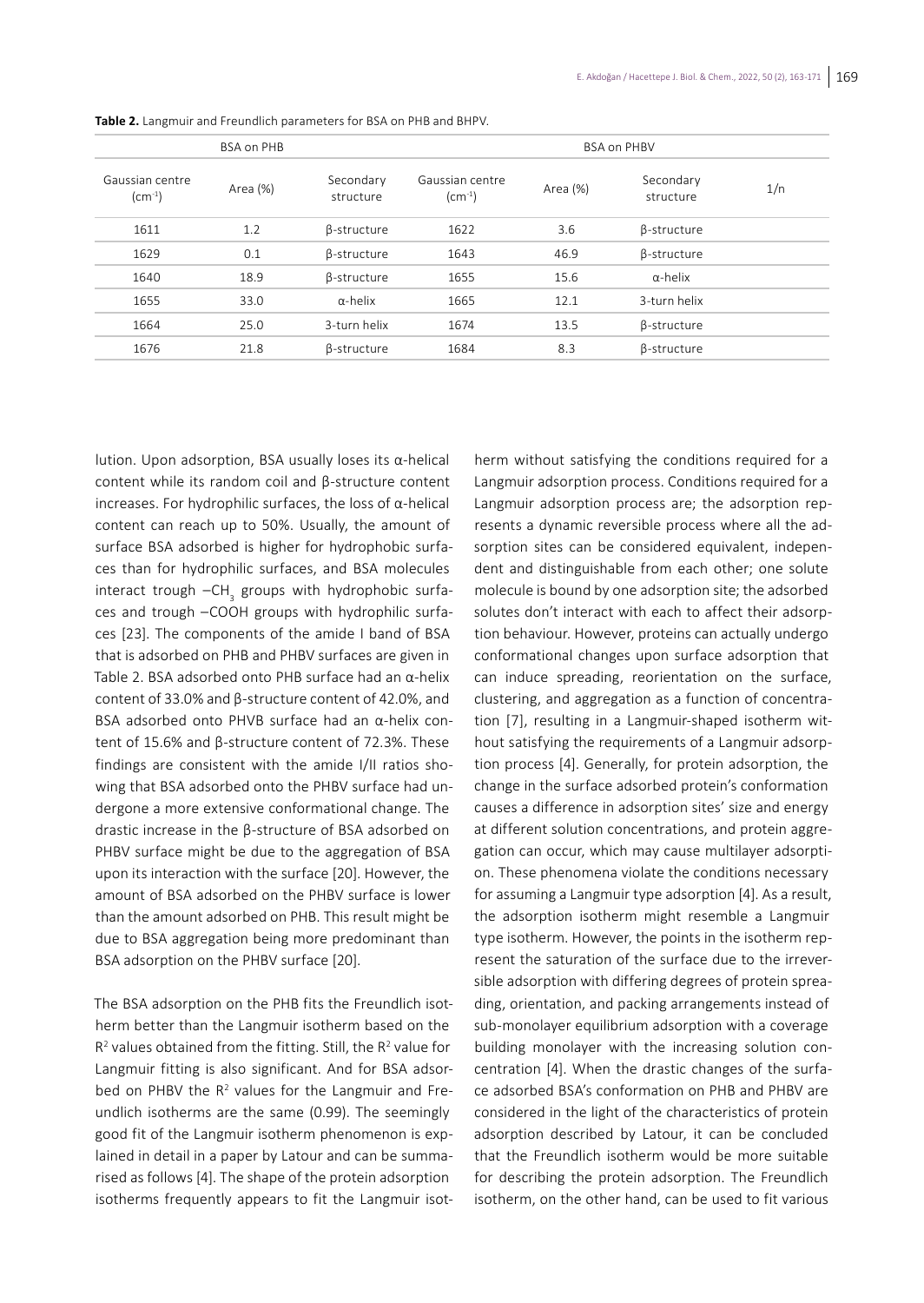adsorption processes because it considers the interactions between the surface adsorbed proteins and the interactions between the adsorbed proteins and the surface. Although not being a good fit for BSA adsorption on PHB and PHBV, the Langmuir isotherm can still be used to get an estimate of the maximum amount of protein adsorbed on the surface at full surface saturation [4]. According to our results no correlation between the WCA and the amount of protein adsorption was observed. It is known that the amount of surface adsorbed proteins increases as the polar component of SFE decreases due to the electrostatic and hydrophobic interactions between the surface and the protein [24]. The lower polar SFE component of the PHB surface might be responsible for the higher amount of BSA adsorption compared to the PHBV surface but it should be noted that the difference between the polar components of PHB and PHBV are not drastic.

## **CONCLUSION**

Protein adsorption is an important phenomenon affecting the performance of biomaterials in medical applications. To the best of the author's knowledge, this paper reports the adsorption behaviour of a protein and the changes in its secondary structure upon adsorption on the surface of PHB and PHBV for the first time. BSA adsorbed on PHB and PHBV surfaces undergo significant conformational changes favouring increasing amount of  $β$ -structure, and although yielding similar  $R^2$  values, its adsorption behaviour can be better explained with the Freundlich isotherm rather than the Langmuir isotherm. Still, at full surface saturation, the Langmuir isotherm can be used to estimate the maximum amount of surface adsorbed protein.

Although this paper provides valuable information for the understanding and modulation of the protein adsorption behaviour on PHB and PHBV surfaces, the adsorption of different proteins including the human serum albumin, fibrinogen, fibronectin, and the changes on their secondary structures upon surface adsorption should also be analysed. For instance, BSA is a globular protein that is classified under the soft protein class. Soft proteins are known to easily change their conformation and structure upon adsorption. Fibrous proteins, on the other hand, are less sensitive to environmental changes and this relative increase in stability makes them less susceptible to undergo conformational changes upon adsorption [23]. In addition, other protein adsorption

models such as random sequential adsorption should also be employed to elucidate the protein adsorption behaviour on these biopolymers. The implication of the different conformations of adsorbed protein on cellular response to PHB and PHBV should also be investigated.

### **Acknowledgement**

This work has been funded by Ankara Hacı Bayram Veli University Scientific Research Projects Coordination Centre, Ankara, Turkey (Project No. 01/2020-25). FTIR-ATR and contact angle measurements have been performed at Hacettepe University, Advanced Technologies Research and Applications Center (HUNITEK), Ankara, Turkey. The author would like to thank Dr. Hasret Tolga Şirin and Dr. Murat Demirbilek for productive discussions on the article.

#### **References**

- 1. M. Alkan, Ö. Demirbaş, M. Doğan, O. Arslan, Surface properties of bovine serum albumin–adsorbed oxides: Adsorption, adsorption kinetics and electrokinetic properties, Micropor. Mesopor. Mat., 96 (2006) 331-340.
- 2. E. Akdoğan, M. Mutlu, Generation of amphoteric surfaces via glow-discharge technique with single precursor and the behavior of bovine serum albumin at the surface, Colloids Surf. B, 89 (2012) 289-294.
- 3. L.A. Buchanan, A. El-Ghannam, Effect of bioactive glass crystallization on the conformation and bioactivity of adsorbed proteins, J. Biomed. Mater. Res. A, 93 (2010) 537- 546.
- 4. R.A. Latour, The Langmuir isotherm: a commonly applied but misleading approach for the analysis of protein adsorption behavior, J. Biomed. Mater. Res. A, 103 (2015) 949-958.
- 5. A.P., Bonartsev, S.G. Yakovlev, I.I. Zharkova, A.P. Boskhomdzhiev, D.V. Bagrov, V.L. Myshkina, T.K. Makhina, E.P. Kharitonova, O.V. Samsonova, A.V. Feofanov, Cell attachment on poly (3-hydroxybutyrate)-poly (ethylene glycol) copolymer produced by Azotobacter chroococcum 7B, BMC Biochem., 14 (2013) 1-13.
- 6. Y.W. Wang, Q. Wu, G.Q. Chen, Attachment, proliferation and differentiation of osteoblasts on random biopolyester poly (3-hydroxybutyrate-co-3-hydroxyhexanoate) scaffolds, Biomaterials, 25 (2004) 669-675.
- 7. R.H. Mendonca, T. de Oliveira Meiga, M.F. da Costa, R.M. da Silva Moreira Thire, Production of 3D scaffolds applied to tissue engineering using chitosan swelling as a porogenic agent, J. Appl. Polym. Sci., 129 (2013) 614-625.
- 8. C. Lee, M. Horiike, K. Masutani, Y. Kimura, Characteristic cell adhesion behaviors on various derivatives of poly (3-hydroxybutyrate) (PHB) and a block copolymer of poly (3-[RS]-hydroxybutyrate) and poly (oxyethylene), Polym. Degrad. Stab., 111 (2015) 194-202.
- 9. A. Bonartsev, V.V. Voinova, E.S. Kuznetsova, I.I. Zharkova, T.K. Makhina, V.L. Myshkina, D.V. Chesnokova, K.S. Kudryashova, A.V. Feofanov, K.V. Shaitan, BSA adsorption on porous scaffolds prepared from bBioPEGylated poly (3-Hydroxybutyrate), Appl. Biochem. Microbiol., 54 (2018) 379-386.
- 10. L. Rouxhet, R. Legras, Y.J. Schneider. Interactions between a biodegradable polymer, poly (hydroxybutyratehydroxyvalerate), proteins and macrophages. in Macromol. Symp., 130 (1998) 347-366.